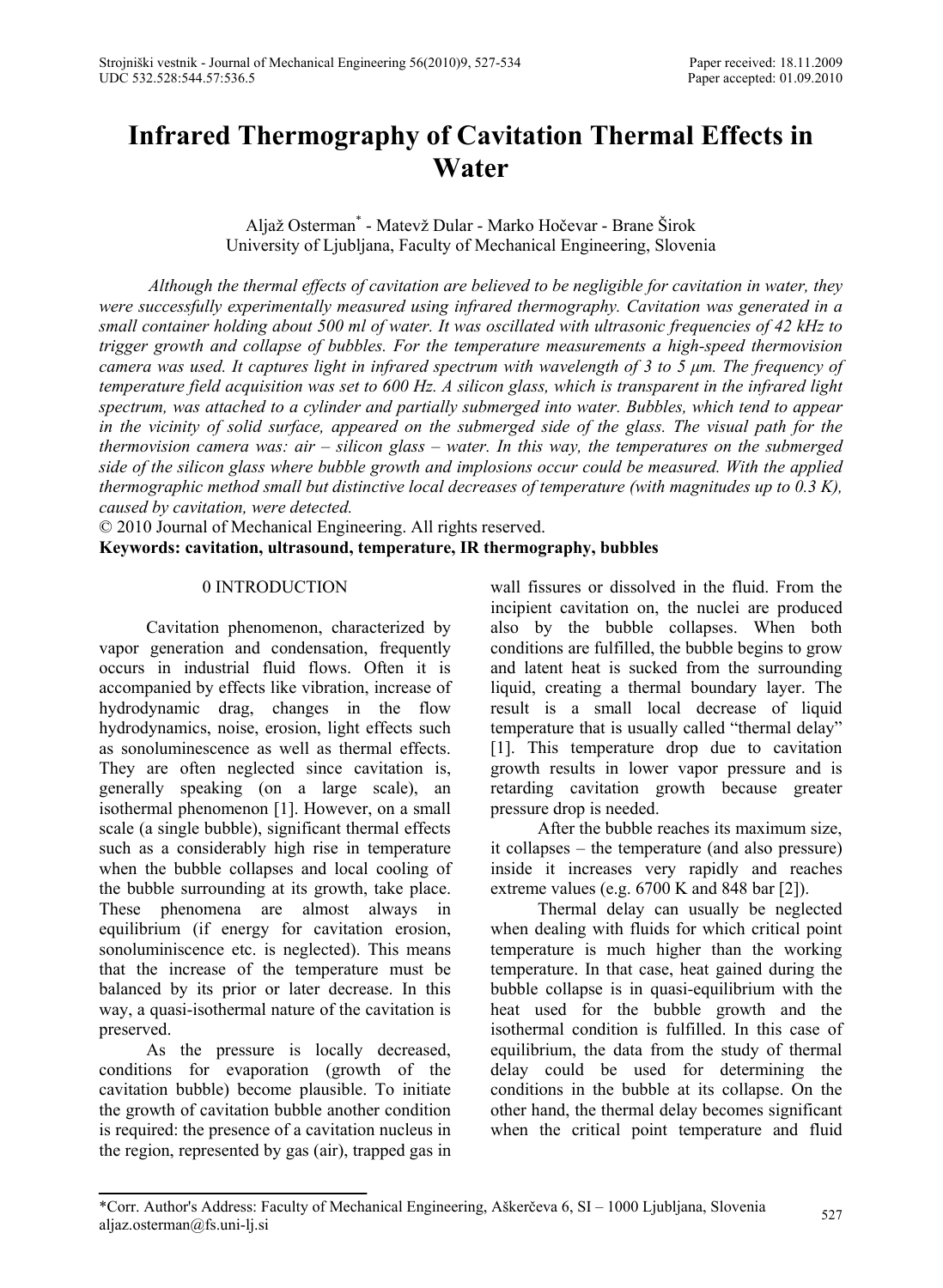working temperature lie close together (for example, in the case of cryogenic fluids [3]).

Cavitation can be generated by subjecting a liquid to an oscillating pressure field of a particular (usually ultrasonic) frequency. The local decreases and increases of pressure are caused by the inability of a fluid (due to inertia) to follow the oscillations of a solid wall. If the amplitude and the frequency of oscillations are adequate and a cavitation nucleus is present in the region, a bubble will appear and collapse in such a region. Therefore, on one hand it is a very fast phenomenon while on the other, it happens on a very small spatial scale.

Bearing in mind such a specific nature of cavitation, it is clear that an experimental approach on a local level is very difficult and not many experimental methods are available. For all types of cavitation it is also important that it reflects certain conditions of the flow so that the experimental method used does not alter the flow. Therefore, it is understandable that only few experimental data of cavitation thermal effects are available. This applies especially to the temperature measurements [4] and [5]. Some estimations of the influence of the thermal effect were done by comparing cavitation structures. based on visualization and pressure measurements [6] to [8].

In this paper a new experimental approach to cavitation is presented. A non-contact and noninvasive thermographic method was used to measure cavitation-dependent temperature fields. Temperature fields were measured because temperature plays such an important role in cavitation.

Measured cavitation thermal effects were in form of local appearance of colder areas. They were connected to thermal delay but due to the difference between temporal scales of the observed phenomena and a collapse time of a single cavitation bubble [1], a reconstruction of the bubble collapse was not possible.

Cavitation was generated in water using an ultrasonic cleaning device with an aim to bridge the gap between a common isothermal approach on a system scale and extreme local thermal phenomena driven by collapses. The aim was also to use the ultrasonic cleaning device as an example of how some cavitation effects have been favorably exploited. It is believed that the introduction of the thermographic method for

cavitation measurement and the obtained results can contribute to a better understanding of the cavitation phenomenon, thus improving many practical applications where cavitation is used [9].

# 1 EXPERIMENTAL SET UP

The experiment was performed under atmospheric pressure (approximately 1 bar) and the water temperature was close to the ambient (23 °C). The whole experimental set-up is presented in Fig. 1.



A small vessel made out of stainless steel with a capacity of approximately 500 ml (dimensions are  $140 \times 70 \times 60$  mm) was used. Beneath it an oscilator that produced periodic oscillations at a frequency of about 42 kHz, was mounted.

The ultrasonic frequency, causing water tank oscillations, was verified by measurements with the capacitative hydrophone Bruël & Kjær type 8103. Hydrophone was connected to the charge amplifier B&K type 2635. Data were sampled to a PC at 100 kHz which was below the upper frequency limits for the hydrophone (180 kHz) and the charge amplifier (200 kHz).

Measurements have been taken during the several hours of operation and in that period short sequences of data were recorded. It was confirmed that the main frequency, causing the cavitation phenomena, was 42 kHz, to which a network frequency of 50 Hz was added. As can be seen in Fig. 3, the spectral power of the 42 kHz signal was significantly higher than that of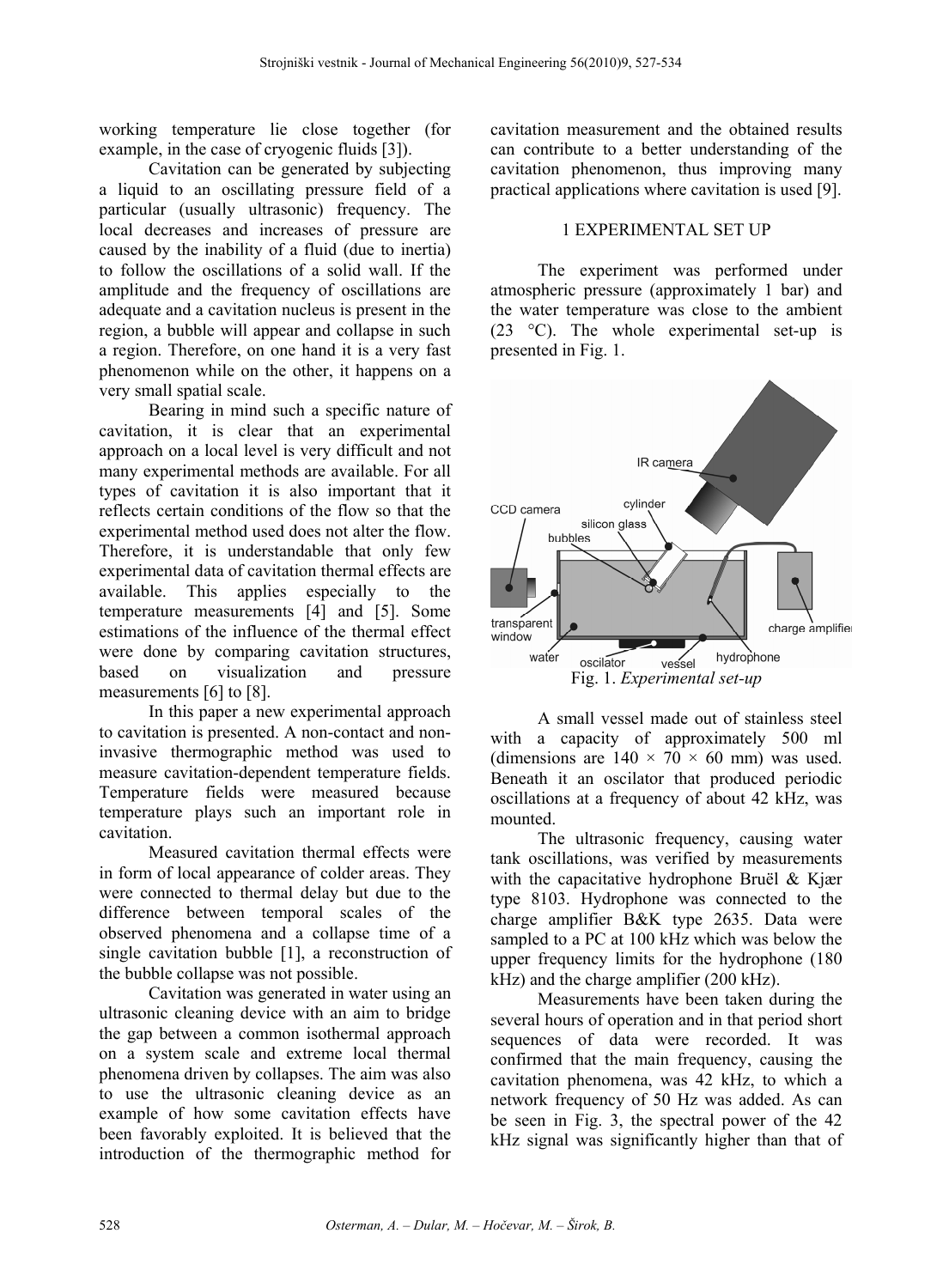the 50 Hz signal. This means that the latter practically did not influence the results.

For an acquisition of the temperature field a high-speed thermovision camera CMT384SM - Thermosensorik was used. Its sensitive wavelength range lies between  $3$  and  $5 \mu m$ . Temperature fields were taken at the water – observation window interface because in the measured spectrum water is not transparent to IR [10], while for the observation window IR transparent silicon with antireflective (AR) coating was used [11].

The acquisition frequency of the camera was set to 600 frames per second where the best results (in respect to the highest contrast and the lowest noise) were achieved. Frame size was 128  $\times$  128 pixels and the integration time was 500 µs. The thermocamera had constant focal length and a pixel size of 55 µm was determined from a known geometry.

The high-speed thermovision camera was calibrated in the environment as used for the experiment. The constraint was constant and uniform temperature distribution which was achieved by mixing during long periods of time allowed for the system to reach certain temperature ranges at which the camera was calibrated. In this way, at each calibration temperature a referential temperature field was measured. Uncertainty of mean water operating temperature was conditional on the measurements with A-class Pt100 sensor and was  $\pm 0.2$  K. However, our main goal was to quantify relative differences in non-uniform time-dependant temperature field. For a single element on the temperature sensor of the thermocamera (representing one pixel) the uncertainty of temperature changes relative to the operating temperature was only  $\pm 0.03$  K.

A round silicon window 25 mm in diameter and 1 mm thick was used. The glass was coated to additionally ensure the desired absorption and reflection properties. The transmission of infrared radiation through the glass was measured and it was confirmed that the loss is minimal. It was attached to a cylinder and partially submerged into water. Bubbles, which tend to appear near the solid surface, appeared on the submerged side of the glass.

The visual path for the IR camera was: air – silicon glass – water-glass interface. This way the temperatures on the submerged (wetted) side of the silicon glass, where bubbles grow and implode, could be measured. Due to its high absorption, the water itself is not transparent in the wavelength range between 3 to 5  $\mu$ m – this was experimentally verified as 20  $\mu$ m thick film of water let trough no IR light.

In a visible spectrum observations through a glass window in a side wall of the ultrasonic cleaning device were done with high-speed CCD camera MotionBLITZ Cube (Mikrotron GmbH). Acquisition rate was 1000 fps for a frame size of  $1024 \times 1280$  pixels. The focus of the camera was on the lower (wetted) surface of the AR coated silicon window. The purpose was to monitor the appearance and behavior of bubbles in a region near the interface observed by the thermocamera.

# 2 RESULTS AND DISCUSSION

A strong tendency of bubbles to grow and collapse in the regions with an uneven surface and sharp edges was found (for example, at the contact point between the silicon window and the seal of the cylinder). This was expected since rough and uneven surfaces act as a cavitation nuclei generators, which stimulate bubble growth. Bubbles also appeared in the central part of the IR observation window, but they were quite dispersed. It is expected that for bubbles so distant (as shown in Fig. 2), their mutual interaction is very weak. In this view, the greatest effect on a collapse of the cavitation bubble is expected because of the presence of a solid wall, so that an impinging microjet forms [12] to [14].



Fig. 2. *Conventional image of several cavitation bubbles on the silicon glass*

From the images in the visible spectrum also a size of the bubbles was estimated. The average size was 0.084 mm. The agreement between the observed size and a theoretically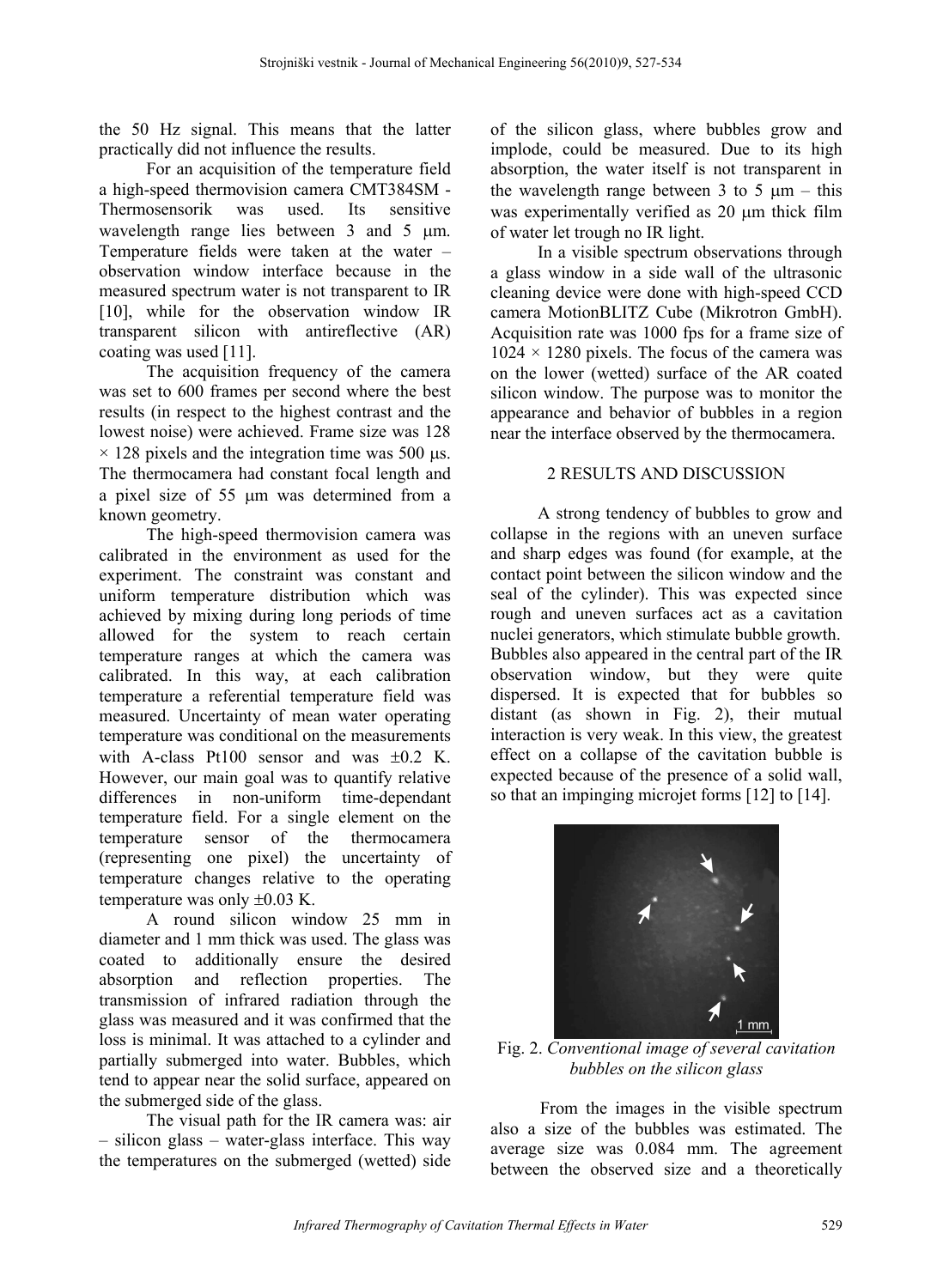predicted size was 93%. The difference is mostly due to visualization where the exact size of moving bubbles was difficult to determine. The theoretical size is a size of a bubble that has the same eigenfrequency as is the frequency of the ultrasound we used. A detailed relation is described with the following Eq. [15]:

$$
f_{eig} = \frac{1}{2\pi} \sqrt{\frac{3n(p_{\infty} - p_{\nu})}{\rho_l R^2} + \frac{2(3n - 1)S}{\rho_l R^3} - \frac{8\nu_l^2}{R^4}},
$$
 (1)

where *f*eig is eigenfrequency of the bubble, *n* polytrophic constant,  $p_v$  vapor pressure,  $p_\infty$ referential pressure, *R* bubble radius, *S* surface tension,  $v_1$  kinematic viscosity of a liquid and  $\rho_1$ liquid density. For example, for water at 20 °C and frequency of 42 kHz the bubble radius is 0.078 mm.

The frequency of the ultrasound was obtained from hydrophone measurements of pressure oscillations in water during the ultrasonic cleaning device operation. From a time signal a frequency spectrum was obtained by using discrete Fourier transformation. The spectrum is presented in Fig. 3, in which a distinctive peak that lies at 42 kHz can be identified (Nyquist frequency is 50 kHz).



## **2.1 Temperature Fields from IR Measurements**

With the thermocamera the temperature fields of the water-silicon window interface were measured and some distinctive phenomena of temperature changes related to cavitation were detected. When there was no cavitation, no phenomena were recorded.

Fig. 4 shows a sequence of images captured with the IR camera. A darker color on the images represents the colder region. An area of  $6 \times 6$  mm is presented in the sequence. A time step between the images is 2 ms.



Fig. 4. *Sequence of images showing the evolution of the temperature field*

Spreading of a cold front, which resembles the shape of a cloud, is observed. The first frame shows the very beginning of the event, where the cloud has not been formed yet and only some small temperature deviations from the mean value, which might be related to the internal noise of the IR camera sensor, can be seen.

In the next time frame, a lower temperature region appears. Its shape is random at the beginning but evolves into circular form later on. Towards the end of the sequence, the cold front propagation velocity decreases and eventually stops. After that, the cold front shape deviates from the circular form and again becomes random.

The apparently warmer region that can be seen in the bottom right corner of all the images in Fig. 4, is a result of different emission coefficients of the cylinder that holds the silicon window and should not be interpreted as an actual temperature change.



Fig. 5. *Evolution of temperature with time in a single point*

The temperature inside the cold front appears to be almost uniform. Small temperature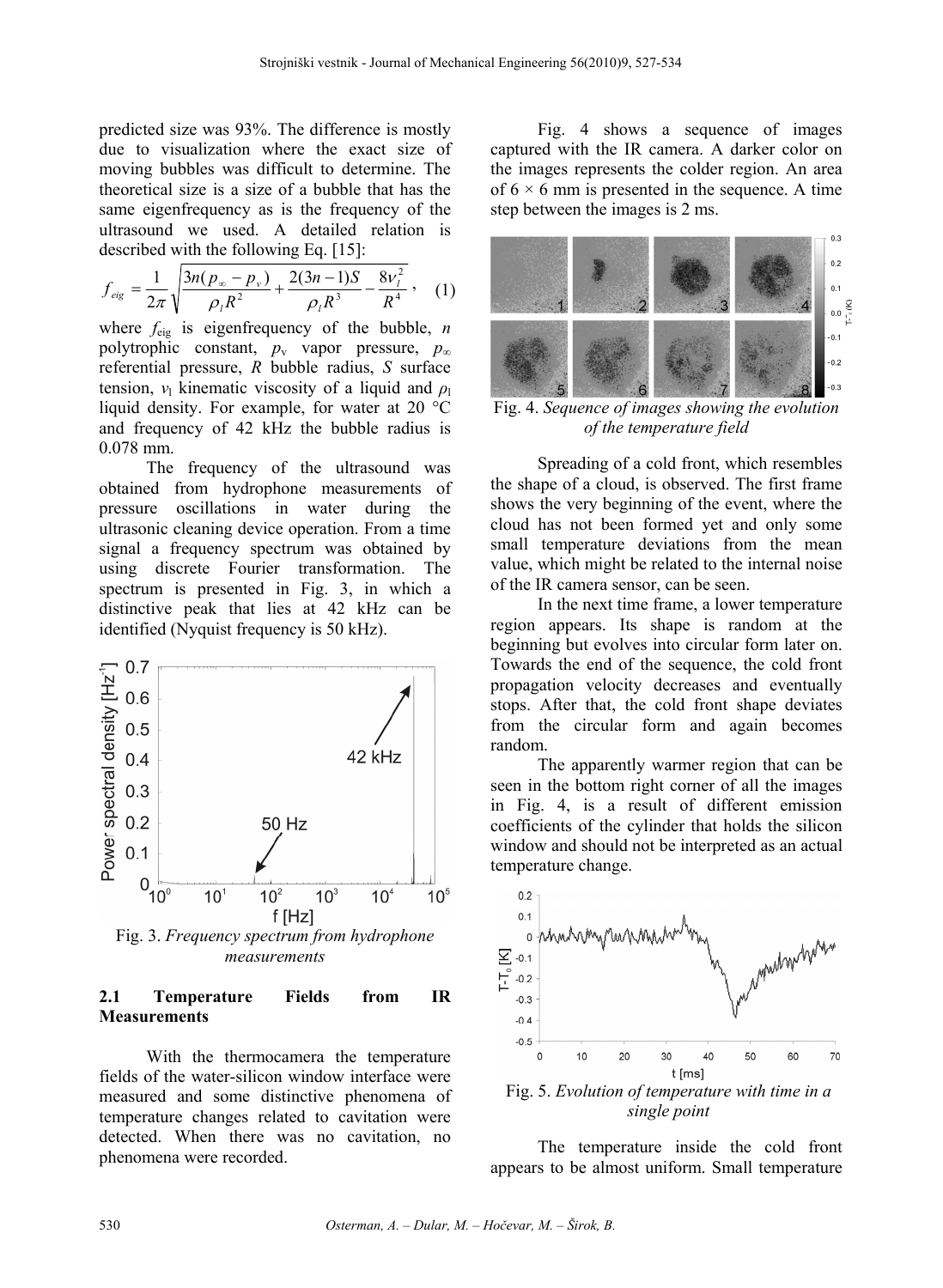gradients, which appear randomly at the end of a sequence, can be related to mixing currents inside the vessel caused by cavitation.

Fig. 5 shows the temperature drop in a single point in the middle of the "cold cloud" from the sequence in Fig. 4. The evolution of the temperature is similar all over the cloud (apart from the shift in time) since its temperature is almost uniform.

Initially (at  $t = 0$ ), the temperature is equal to the ambient temperature  $(T-T_0 = 0 \text{ K})$ . At a certain point in time, a rapid drop in temperature can be seen. The temperature decreases from the initial temperature by approximately  $0.35$  K ( $T-T_0$ )  $= -0.35$  K) in a period of about 10 ms. The temperature then exponentially rises (the heat flows from slightly warmer silicon glass). The last part of the exponential temperature evolution is gently sloping and is left out of the diagram for a clearer presentation of the central part of the drop. Eventually the temperature reaches the initial water temperature.

Small oscillations  $(T-T_0 = \pm 0.02 \text{ K})$  of temperature are the result of noise, which has not been filtered in order to preserve the complete signal.



Fig. 6. *Evolution of the average temperature of the cloud and its exponential fit*

In Fig. 6 a time evolution of the average temperature of a cloud (dots) and an exponential approximation for a rising part are presented. This approximation seems suitable for a heat transfer after the initial temperature drop and the results show sound agreement with the experimental data (also mentioned above in Fig. 5). The first point which lies outside the proposed fit belongs to the part where the temperature is still decreasing and

which the fit does not cover. The rising temperature development is similar to the response of a system on a step change in a temperature. A step change could be represented by a phenomenon that caused the temperature drop, for which it should hold true that it is very short in time and has ceased after the temperature reached its minimum. Therefore, if the system answers a step change with the exponential response, then it must be described by a firstorder differential equation. This is typical where heat conduction is prevalent. Thus, the detected temperature rise from the lowest temperature to the ambient (starting) temperature might be a result of the heat, going from the silicon glass plate back to the water touching it.

# **2.2 Kinematic Analysis**

Raw images from the IR camera were processed in a way allowing the contours of the so-called clouds were extracted. They were approximated by circles and the average temperatures of the clouds were calculated (Fig. 7).



Fig. 7. *Raw image and processed image with detected edge and its approximation with a circle*

The edge of a cloud is representing a cold front, originating in microbubble generation caused by the splashing effect [16]. To find the edges, the Matlab edge function was used [17] and [18]. The edge function was used with the Canny method [19].

To study the phenomenon further, a propagation of the cold front was determined (Fig. 8).

The positions of the front correspond to the temperature fields in Fig. 4.

From the data of the front position in a specified time lapses, the propagation velocity could be determined. The mean velocity for the front movement in each time frame is based on a change of radius of the cloud, approximated by a circle. Velocities of the cloud spreading are presented as a function of time and the cloud radius (Fig. 9).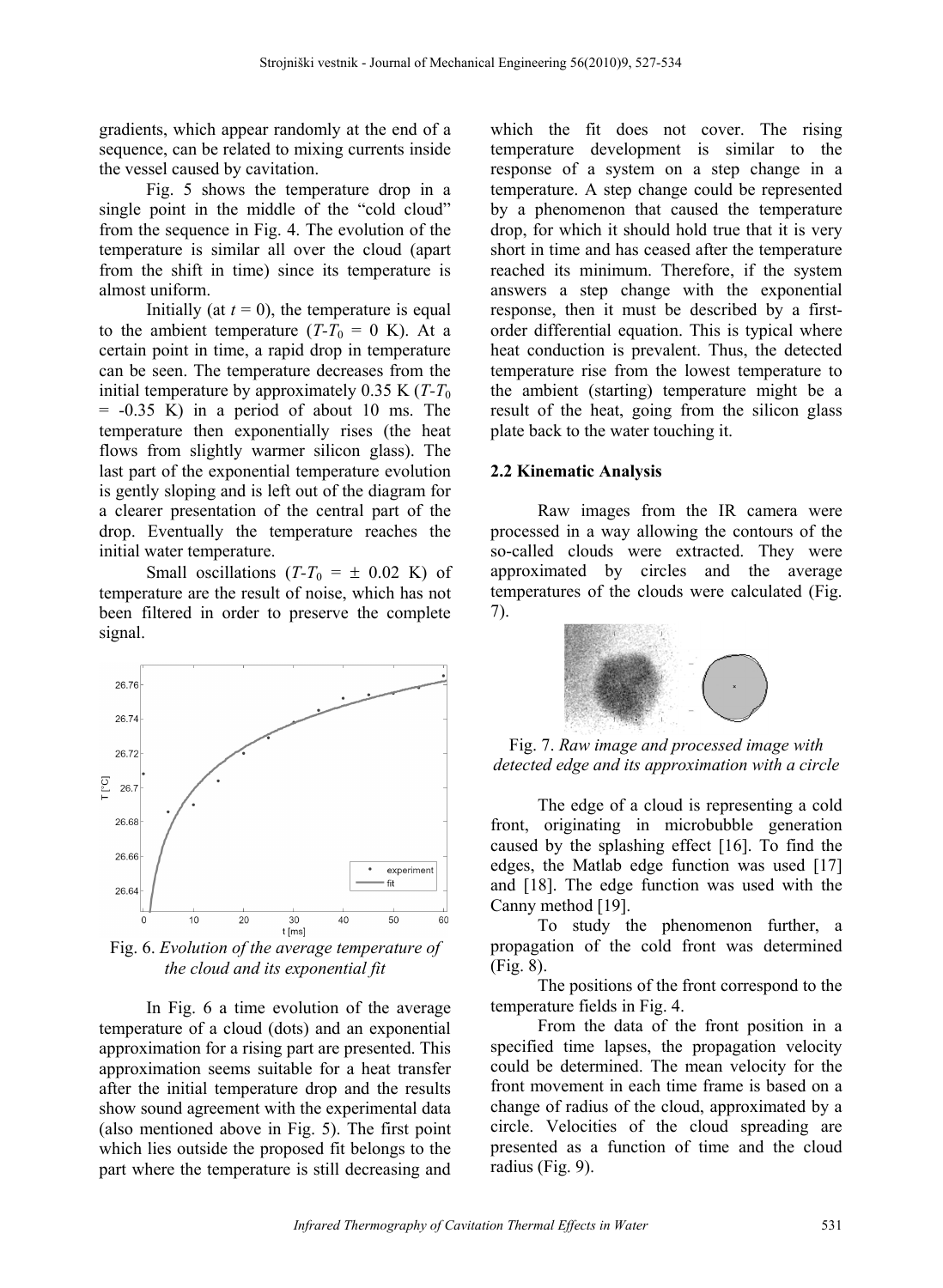

Fig. 8. *Propagation of the cold front, 1) initial state with almost no temperature effect, 2) first appearance of a cold cloud, 3 to 7) decelerated growth of the cloud, resulting in 8) a final size of a cold area* 



Fig. 9. *Velocity of the cold front propagation, a) as a function of time, b) as a function of radius*

The collapse, causing a splashing effect responsible for the observed local cooling, strongly depends on the initial size of the bubble and its distance from the solid wall [20] and [21], therefore, for the fitting function, at least two coefficients are necessary. For this reason, an exponential function  $ae^{bx}$  was chosen without considering any other physical background.

However, data presented in Fig. 9 were fitted with the agreement  $R^2 > 0.96$ . Generally, sets of data (for an evolution of each single cloud) and appurtenant coefficients of fitting functions differ quite a lot, although the evolutions all share the same general shape.

A possible reason why, in some cases, the shape of the cloud differs from circular is the interaction between bubbles that appear close to

one another or some not yet damped velocity field from previous collapses so that the microjet that forms during the collapse is no longer perpendicular to the solid wall.

#### 3 CONCLUSIONS

Oscillations with ultrasound frequencies (42 kHz) were used to generate bubbles in a small tank. A silicon glass window was attached to the cylinder and partially submerged into water. Bubbles that imploded and grew in the vicinity of the window generated small temperature changes, which were recorded with a high speed thermocamera. Small but distinctive local temperature decreases in order of few 1/10 K with a duration in order of few 1/100 s were detected.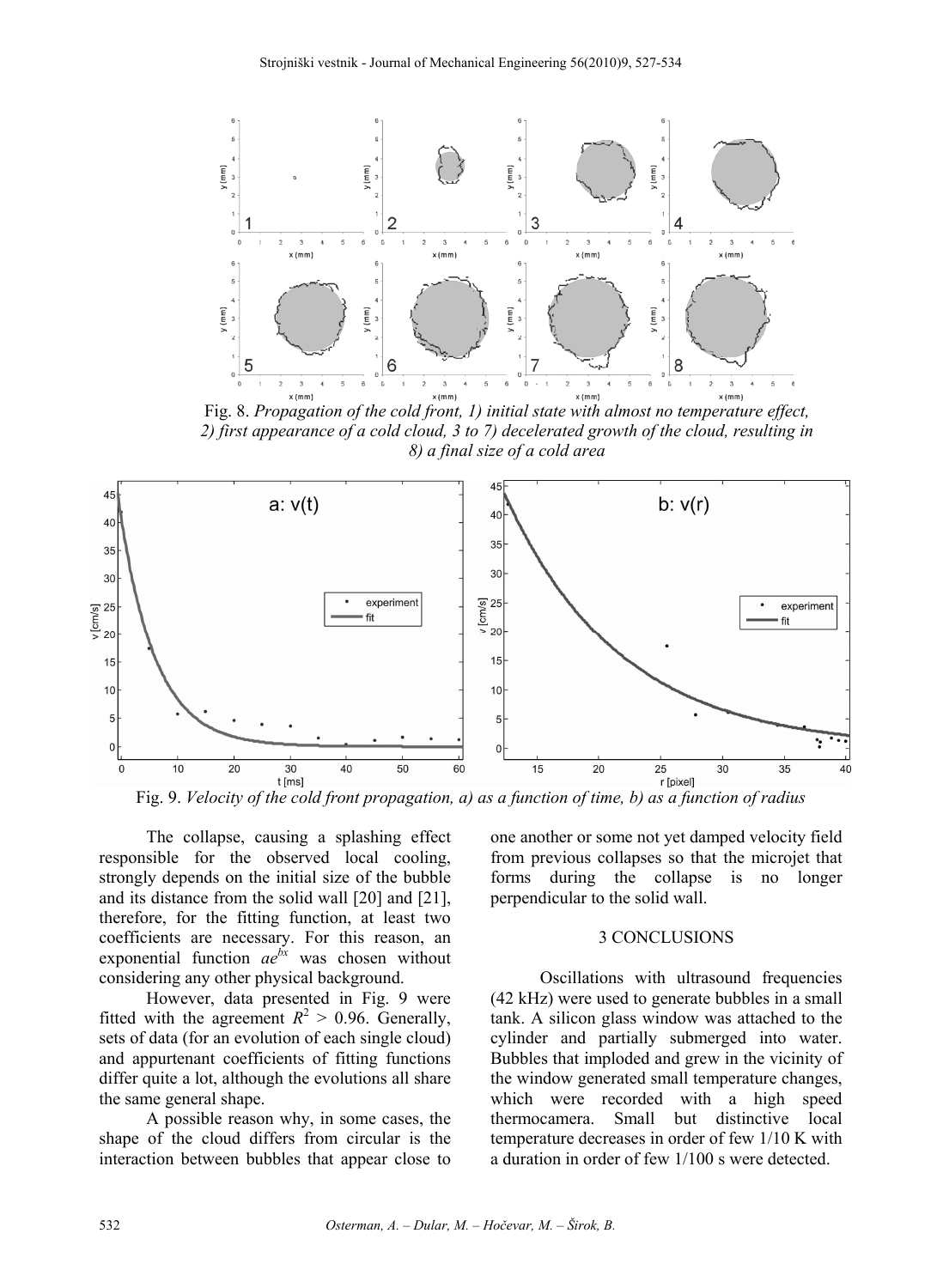In this way, a new approach towards an experimental classification of cavitation on a local level by using infrared thermography was presented. The motivation was set by the lack of comparable methods whereas the aim was not to capture the extreme conditions that happen in the final stage of a collapse for which the method is still not fast enough.

Based on the obtained thermographic results a kinematic analysis was performed, where the expansion of the areas of temperature changes was investigated. The velocity of expansion was related to the characteristic area size as a function of two independent variables, indicating the effect of cavitation intensity and its distance from the wall.

The introduced thermographic method was applied on the ultrasound induced cavitation as an example of useful cavitation effects and as it is believed that the method can contribute to a better understanding of the cavitation phenomenon, this may lead to an improved performance of many practical applications where cavitation is present. In addition, as the water sensibility to cavitation thermal effects at room temperature is very weak [4] and [15], it may also be expected that the method will provide even better results in cases when hot water or other, e.g. cryogenic fluids, are used.

#### 4 REFERENCES

- [1] Franc, J.P., Michel, J.M. (2004). *Fundamentals of cavitation*. Kluwer Academic Publishers, Dordrecht.
- [2] Fujikawa, S., Akamatsu, T. (1980). Effects of the non-equilibrium condensation of vapor on the pressure wave produced by the collapse of the bubble in a liquid. *Journal of Fluid Mechanics,* vol. 97, p. 481-512.
- [3] Utturkar, Y., Wu, J., Wang, G., Shyy, W. (2005). Recent progress in modeling of cryogenic cavitation for liquid rocket propulsion. *Progress in Aerospace Sciences,*  vol. 41, p. 558-608.
- [4] Fruman, D.H., Reboud, J.L., Stutz, B. (1999). Estimation of thermal effects in cavitation of thermosensible liquids. *Int. Journal of Heat and Mass Transfer,* vol. 42, p. 3195-3204.
- [5] Ishii, T., Murakami, M. (2003). Comparison of cavitating flows in He I and He II. *Cryogenics,* vol. 43, p. 507-514.
- [6] Franc, J.P., Rebattet, C., Coulon, A. (2004). An experimental investigation of thermal effects in a cavitating inducer. *Journal of Fluids Engineering,* vol. 126, p. 716-723.
- [7] Yoshida, Y., Kikuta, K., Watanabe, M., Hashimoto, T., Nagaura, K., Ohira, K. (2006). Thermodynamic effect on cavitation performances and cavitation instabilities in an inducer. *Proceeding of 6th International Symposium on Cavitation CAV2006*, Wageningen.
- [8] Yoshida, Y., Sasao, Y., Okita, K., Hasegawa, S., Shimagaki, M., Nakamura, N., Ikohagi, T. (2006). Influence of thermodynamic effect on synchronous rotating cavitation. *Proceeding of 6th International Symposium on Cavitation CAV2006*, Wageningen.
- [9] Mason, T.J., Lorimer, J.P. (2002). *Applied Sonochemistry*. Wiley-VCH Verlag, Weinheim.
- [10] Hale, G.M., Querry, M.R. (1973). Optical constant of water in the 200 nm to 200 μm wavelength region. *Appl. Opt.,* vol. 12, p. 555-563.
- [11] Edmund Optics *http://www.edmundoptics.com* (2009), accesed on 2009-10-29.
- [12] Benjamin, T.B., Ellis, A.T. (1966). The collapse of cavitation bubbles and the pressures thereby produced against solid boundaries. *Phil. Trans. Roy. Soc.*, vol. 260, p. 221-240.
- [13] Plesset, M.S., Chapman, R.B. (1971). Collapse of an initially spherical vapor cavity in the neighbourhood of a solid boundary. *Journal of Fluid Mechanics,* vol. 47, no. 2, p. 283-290.
- [14] Lauterborn, W., Bolle, H. (1975). Experimental investigations of cavitationbubble collapse in the neighbourhood of a solid boundary. *J. of Fluid Mechanics,* vol. 72, no. 2, p. 391-399.
- [15] Brennen, C.E. (1995). *Cavitation and bubble dynamics*. Oxford University Press, New York.
- [16] Tong, R.P., Schiffers, W.P., Shaw, J.S., Blake, J.R., Emmony, D.C. (1999). The role of "splashing" in the collapse of the lasergenerated cavity near a rigid boundary.